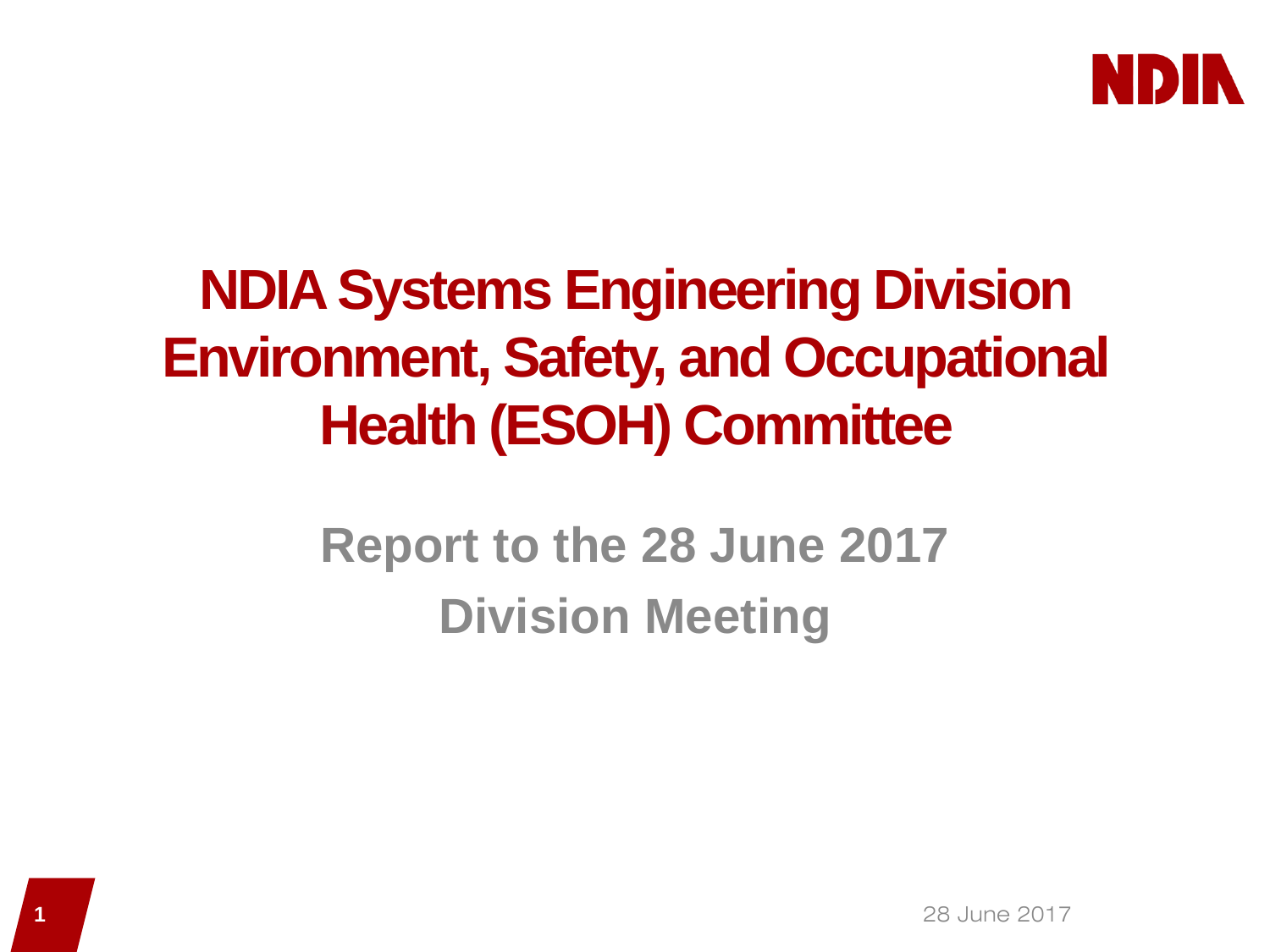# **Status Update**



| 2017 Tasks                                                                                                                                                              | <b>Status</b> | Accomplishments (deliverables, etc.)<br>- Updates in Bold                                                                                                                                                                                                                                                                                                                                                                                             |
|-------------------------------------------------------------------------------------------------------------------------------------------------------------------------|---------------|-------------------------------------------------------------------------------------------------------------------------------------------------------------------------------------------------------------------------------------------------------------------------------------------------------------------------------------------------------------------------------------------------------------------------------------------------------|
| 1. Assess application of MIL-STD-882E,<br>NAS411 & NAS411-1, and Logistics<br>Product Data (LPD) for<br>environmental liabilities audit<br>reporting for weapon systems | In Progress   | <b>Entered into discussions with DoD Comptrollers Office</b><br>$\bullet$<br>and Auditors on Way Forward for Environmental Liabilities<br>based on Disposal Sites Work Breakdown Structure<br>analysis of potential HAZMAT costs to develop cost<br>factors for different types of systems                                                                                                                                                            |
| 2. Evaluate inclusion of ESOH risks<br>and requirements in MBSE/Digital<br>Engineering                                                                                  | In Progress   | Increasing emphasis on Agile and Rapid Acquisition<br>$\bullet$<br>driving move to MBSE<br>SAF-AQRE scheduling meeting with SME for detailed<br>$\bullet$<br>description of the MBSE process                                                                                                                                                                                                                                                          |
| 3. Update NAS411 and NAS411-1 to<br>align language & AD-DSL, and<br>continue with HAZMAT Risk<br><b>Management Guidance</b>                                             | In Progress   | • Outline of HAZMAT Risk Management Guidance document<br>developed and provided to the NAS411 WG for review<br>Initiating writing of the HAZMAT Risk Management<br>$\bullet$<br><b>Guidance document</b><br>DoD-AIA NAS411 Face-To-Face Meeting August 2 to review<br>$\bullet$<br><b>HAZMAT Risk Management Guidance and updates to</b><br><b>NAS411-1</b><br>• Continue to discuss at NAS411 WG meetings the<br>alignment of NAS411-1 to the AD-DSL |
| 4. ESOH Committee Meeting                                                                                                                                               | In Progress   | <b>ESOH Committee meeting cancelled for June. Next</b><br>$\bullet$<br>meeting scheduled for August 16<br>Committee meeting to follow each SE Division meeting                                                                                                                                                                                                                                                                                        |
| 5. NDIA SE Conference ESOH Track                                                                                                                                        | In Progress   | ESOH track has at least 20 abstracts received and 1<br>$\bullet$<br>Tutorial (that may be broken into 3 Track Presentations)                                                                                                                                                                                                                                                                                                                          |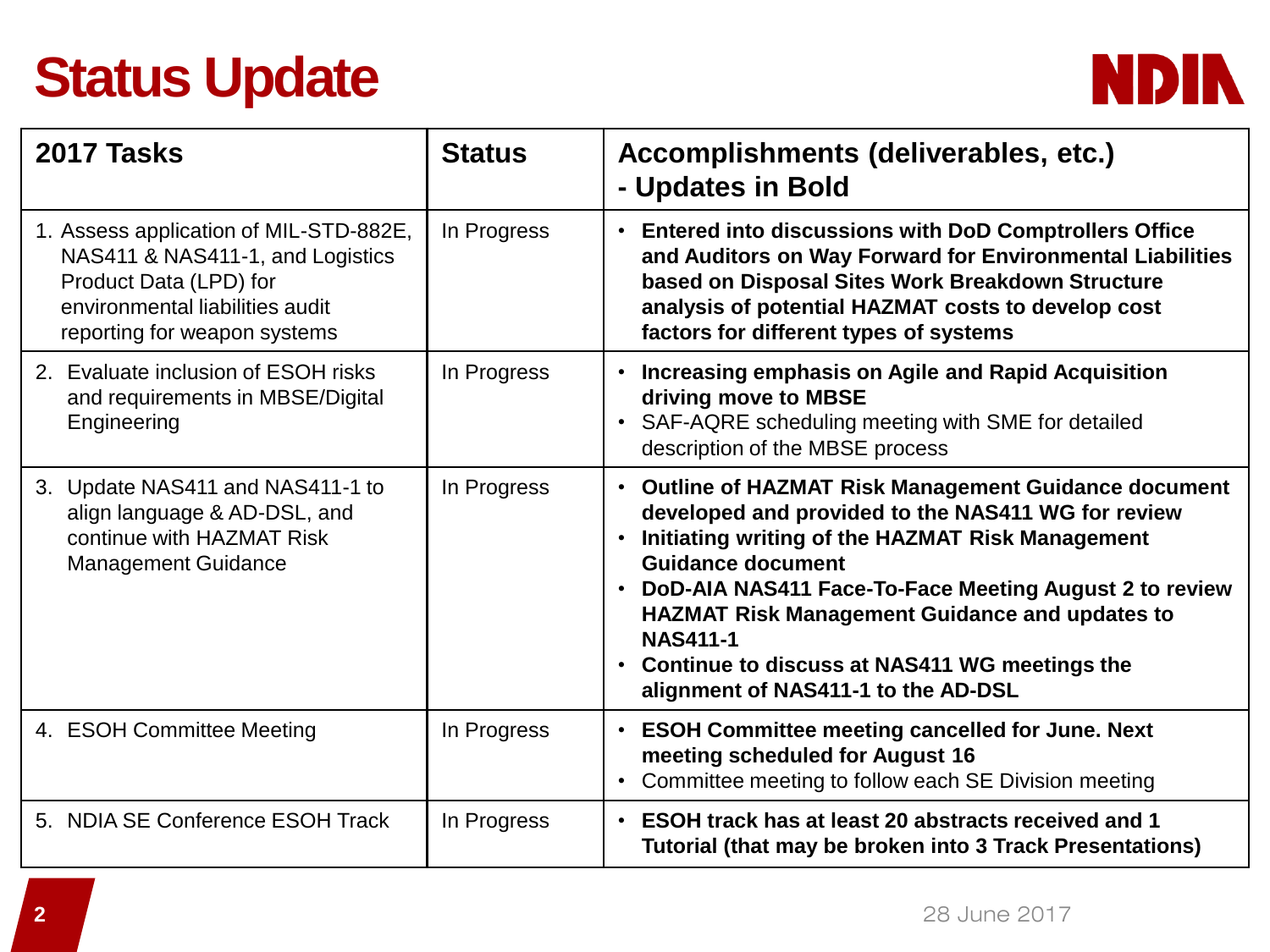# **Next ESOH Committee Meeting**



- **Date: August 16, 2017**
- **Time: 2:30 – 4:00 pm**
- **Location: Booz Allen Hamilton, Crystal Square 2, 1550 Crystal Drive, Arlington-Crystal City, Conference Room 2021 (POC is Karen Gill)**
- **Call-in Number: 877-885-1087; Access Code 8078961500#**
- **DCO Link: Pending**
- **Meeting Agenda: Pending**